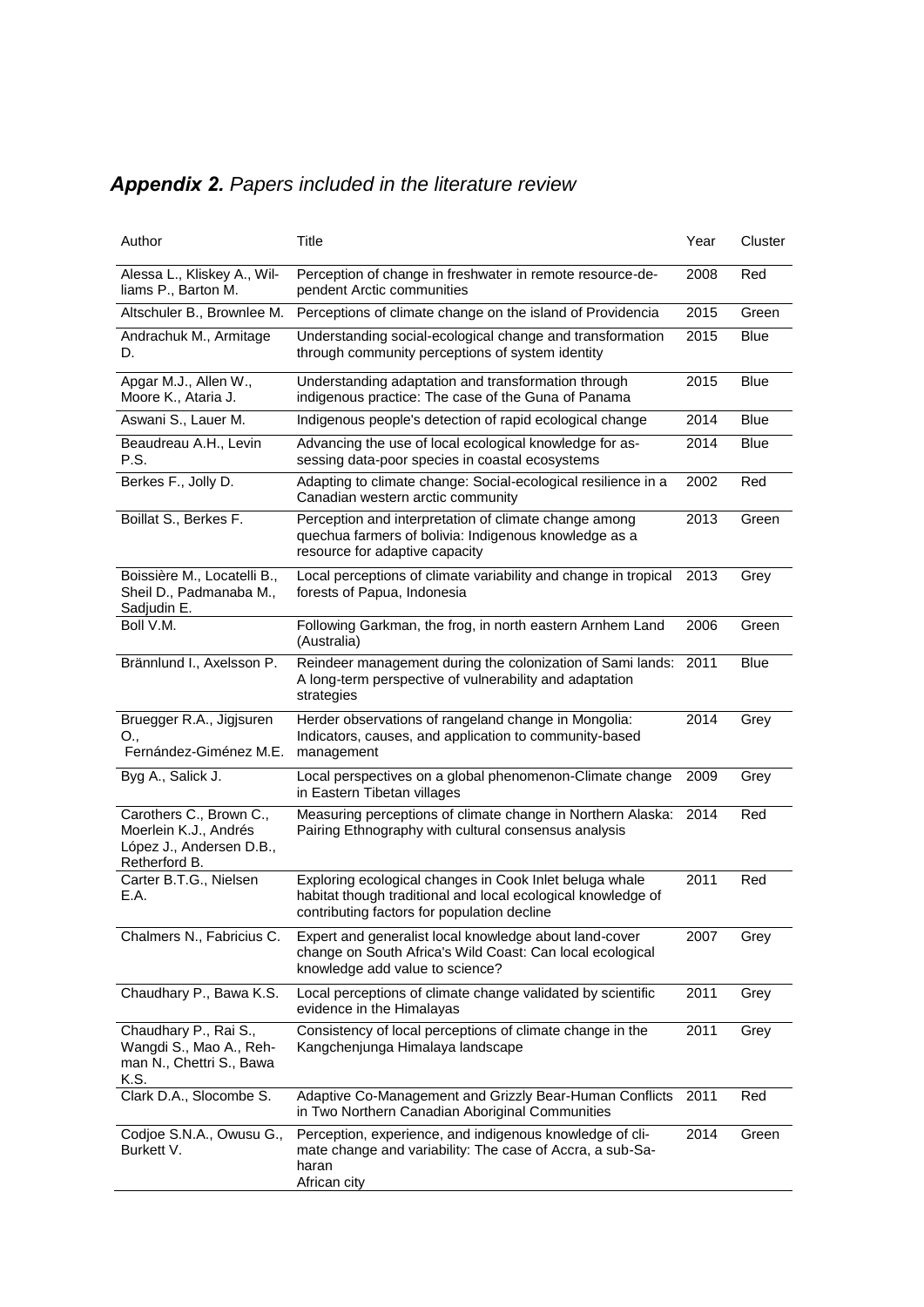| Crate S.A., Fedorov A.N.                                                                                              | A methodological model for exchanging local and scientific<br>climate change knowledge in northeastern Siberia                                                             | 2013 | Red         |
|-----------------------------------------------------------------------------------------------------------------------|----------------------------------------------------------------------------------------------------------------------------------------------------------------------------|------|-------------|
| de Almeida G.M.A.,<br>Ramos M.A., Araújo E.L.,<br>Baldauf C.,<br>Albuquerque U.P.                                     | Human perceptions of landscape change: The case of a<br>monodominant forest of Attalea speciosa Mart ex. Spreng<br>(Northeast Brazil)                                      | 2016 | Grey        |
| Dinero S.C.                                                                                                           | Indigenous perspectives of climate change and its effects<br>upon subsistence activities in the Arctic: The case of the<br>Nets'aii Gwich'in                               | 2013 | Red         |
| Dowsley M., Wenzel G.                                                                                                 | "The time of the most polar bears": A co-management con-<br>flict in Nunavut                                                                                               | 2008 | Red         |
| Eisner W.R., Cuomo C.J.,<br>Hinkel K.M., Jones B.M.,<br>Brower Sr. R.H.                                               | Advancing landscape change research through the<br>Incorporation of Iñupiaq knowledge                                                                                      | 2009 | Red         |
| Fernández-Giménez M.E.,<br>Fillat F.                                                                                  | Pyrenean pastoralists'observations of environmental change:<br>An exploratory study in los Valles Occidentales of Aragón                                                   | 2012 | Grey        |
| Fernández-Llamazares A.,<br>Díaz-Reviriego I., Guèze<br>M., Cabeza M., Pyhälä A.,<br>Reyes-García V.                  | Local perceptions as a guide for the sustainable manage-<br>ment of natural resources: Empirical evidence from a small-<br>scale<br>society in Bolivian Amazonia           | 2016 | Green       |
| Fernández-Llamazares A.,<br>Díaz-Reviriego I., Luz<br>A.C.,<br>Cabeza M., Pyhälä A.,                                  | Rapid ecosystem change challenges the adaptive capacity of 2015<br>local environmental knowledge                                                                           |      | Green       |
| Reyes-García V.<br>Ford J.D., Smit B., Wan-<br>del J.                                                                 | Vulnerability to climate change in the Arctic: A case study<br>from Arctic Bay, Canada                                                                                     | 2006 | Red         |
| Frans V.F., Augé A.A.                                                                                                 | Use of local ecological knowledge to investigate endangered<br>baleen whale recovery in the Falkland Islands                                                               | 2016 | <b>Blue</b> |
| Giglio V.J., Luiz O.J.,<br>Gerhardinger L.C.                                                                          | Depletion of marine megafauna and shifting baselines<br>among artisanal fishers in eastern Brazil                                                                          | 2015 | <b>Blue</b> |
| Gill H., Lantz T.                                                                                                     | A community-based approach to mapping Gwich'in observa-<br>tions of environmental changes in the lower peel river<br>watershed, NT                                         | 2014 | Red         |
| Golden D.M., Audet C.,<br>Smith M.A.                                                                                  | "Blue-ice": framing climate change and reframing climate<br>change adaptation from the indigenous peoples' perspective<br>in the northern boreal forest of Ontario, Canada | 2015 | Red         |
| Gómez-Baggethun E.,<br>Reyes-García V., Olsson<br>Ρ.,<br>Montes C.                                                    | Traditional ecological knowledge and community resilience<br>to environmental extremes: A case study in Doñana, SW<br>Spain                                                | 2012 | Green       |
| Hallwass G., Lopes P.F.,<br>Juras A.A., Silvano R.A.M.                                                                | Fishers' knowledge identifies environmental changes and<br>fish abundance trends in impounded tropical rivers                                                              | 2013 | Blue        |
| Hansen W.D., Brinkman<br>T.J., Leonawicz M., Cha-<br>pin III F.S., Kofinas G.P.                                       | Changing daily wind speeds on Alaska's North Slope:<br>Implications for rural hunting opportunities                                                                        | 2013 | Red         |
| Herman-Mercer N.M.,<br>Matkin E., Laituri M.J.,<br>Toohey R.C.,<br>Massey M., Elder K.,<br>Schuster P.F., Mutter E.A. | Changing times, changing stories: Generational differences<br>in climate change perspectives from four remote indigenous<br>communities in Subarctic Alaska                | 2016 | Red         |
| Homann S., Rischkowsky<br>B., Steinbach J., Kirk M.,<br>Mathias E.                                                    | Towards endogenous livestock development: Borana<br>pastoralists' responses to environmental and institutional<br>changes                                                  | 2008 | Grey        |
| Hopping K.A., Yangzong<br>C.,<br>Klein J.A.                                                                           | Local knowledge production, transmission, and the im-<br>portance of village leaders in a network of Tibetan pastoral-<br>ists coping with environmental change            | 2016 | Green       |
| Huntington H.P.,<br>Quakenbush L.T., Nelson<br>М.                                                                     | Effects of changing sea ice on marine mammals and subsist-<br>ence hunters in northern Alaska from traditional knowledge<br>interviews                                     | 2016 | Red         |
| Jandreau C., Berkes F.                                                                                                | Continuity and change within the social-ecological and politi-<br>cal landscape of the Maasai Mara, Kenya                                                                  | 2016 | Green       |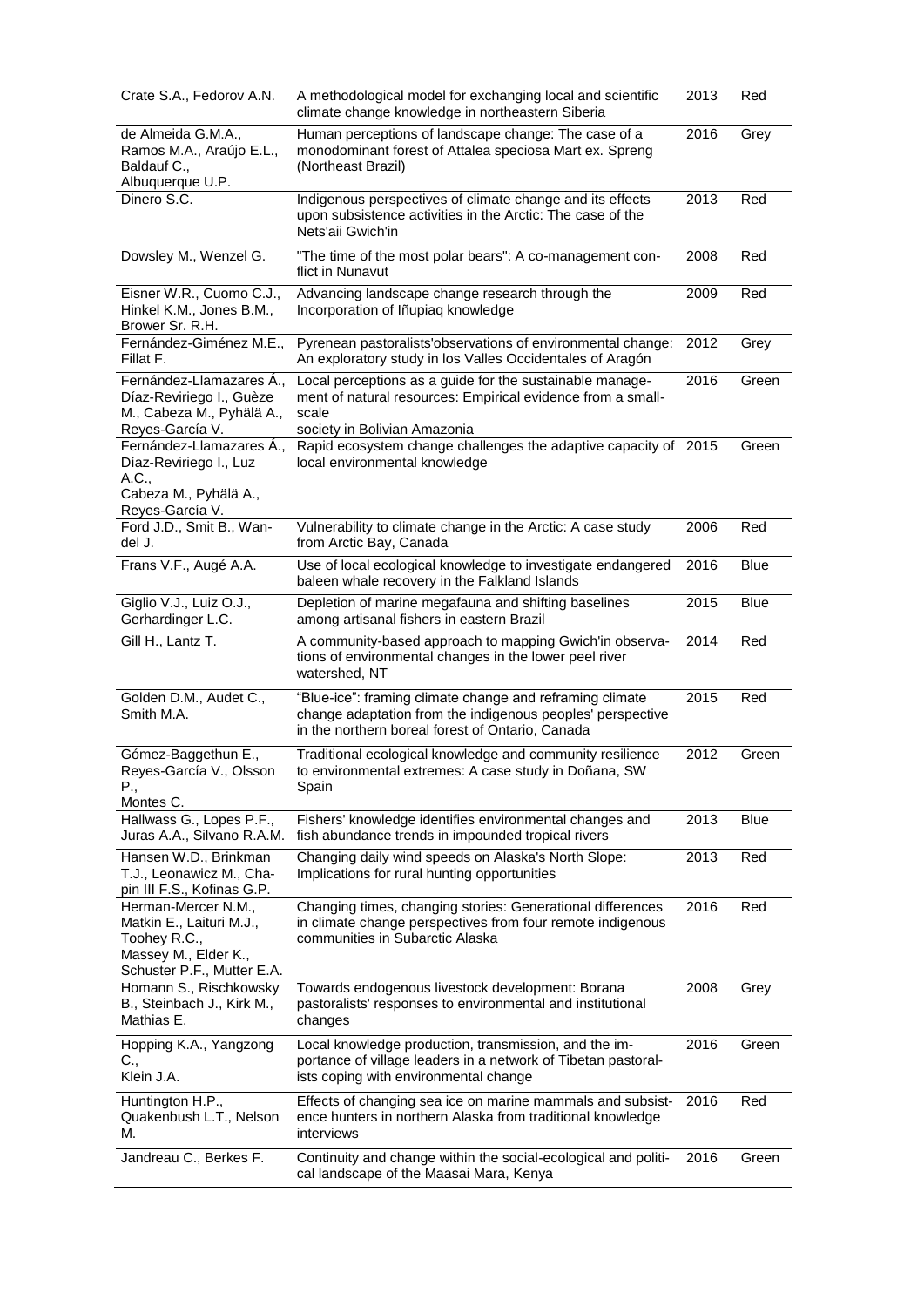| Janif S.Z., Nunn P.D.,<br>Geraghty P., Aalbersberg<br>W., Thomas F.R., Camail-<br>akeba M.                                                                                                                                       | Value of traditional oral narratives in building climate-change<br>resilience: Insights from rural communities in Fiji                                                    | 2016 | Green       |
|----------------------------------------------------------------------------------------------------------------------------------------------------------------------------------------------------------------------------------|---------------------------------------------------------------------------------------------------------------------------------------------------------------------------|------|-------------|
| Kakinuma K., Ozaki T.,<br>Takatsuki S., Chuluun J.                                                                                                                                                                               | How Pastoralists in Mongolia perceive vegetation changes<br>caused by grazing                                                                                             | 2008 | Grey        |
| Kassam K.-A.                                                                                                                                                                                                                     | Viewing change through the prism of indigenous human<br>ecology: Findings from the afghan and Tajik pamirs                                                                | 2009 | Green       |
| Kendrick A., Lyver P.O'B.                                                                                                                                                                                                        | Denésoliné (Chipewyan) knowledge of barren-ground cari-<br>bou (Rangifer tarandus groenlandicus) movements                                                                | 2005 | Red         |
| Kgosikoma O., Mojere-<br>mane W., Harvie B.A.                                                                                                                                                                                    | Pastoralists' perception and ecological knowledge on sa-<br>vanna ecosystem dynamics in semi-arid Botswana                                                                | 2012 | Grey        |
| Klein J.A., Hopping K.A.,<br>Yeh E.T., Nyima Y.,<br>Boone R.B., Galvin K.A.                                                                                                                                                      | Unexpected climate impacts on the Tibetan Plateau: LOCAL<br>and scientific knowledge in findings of delayed summer                                                        | 2014 | Green       |
| Kokelj S.V., Lantz T.C.,<br>Solomon S., Pisaric<br>M.F.J., Keith D.,<br>Morse P., Thienpont J.R.,<br>Smol J.P., Esagok D.                                                                                                        | Using multiple sources of knowledge to investigate northern<br>environmental change: Regional ecological impacts of a<br>storm surge in the outer Mackenzie Delta, N.W.T. | 2012 | Red         |
| Lauer M., Aswani S.                                                                                                                                                                                                              | Indigenous knowledge and long-term ecological change:<br>Detection, interpretation, and responses to changing ecologi-<br>cal conditions in pacific island communities    | 2010 | <b>Blue</b> |
| Leonard S., Parsons M.,<br>Olawsky K., Kofod F.                                                                                                                                                                                  | The role of culture and traditional knowledge in climate<br>change adaptation: Insights from East Kimberley, Australia                                                    | 2013 | Green       |
| Levine A., Sauafea-Le'Au<br>F.                                                                                                                                                                                                   | Traditional knowledge, use, and management of living ma-<br>rine resources in american samoa: Documenting changes<br>over time through interviews with elder fishers      | 2013 | <b>Blue</b> |
| Lyver P.O.B., Taputu<br>T.M.,<br>Kutia S.T., Tahi B.                                                                                                                                                                             | Tūhoe Tuawhenua mātauranga of kererū (Hemiphaga<br>novaseelandiae novaseelandiae) in Te Urewera                                                                           | 2008 | Green       |
| Mallory M.L., Gilchrist<br>H.G., Braune B.M., Gas-<br>ton A.J.                                                                                                                                                                   | Marine birds as indicators of arctic marine ecosystem health:<br>Linking the Northern Ecosystem Initiative to long-term stud-<br>ies                                      | 2006 | Red         |
| Marin A.                                                                                                                                                                                                                         | Riders under storms: Contributions of nomadic herders'<br>observations to analysing climate change in Mongolia                                                            | 2010 | Grey        |
| McCarthy D.D.P., White-<br>law G.S., Anderson S.,<br>Cowan D.,<br>McGarry F., Robins A.,<br>Gardner H.L., Barbeau<br>C.D., Charania N.A., Gen-<br>eral Z., Liedtke J., Suther-<br>land $C_{\cdot}$ ,<br>Alencar P., Tsuji L.J.S. | Collaborative geomatics and the Mushkegowuk Cree First<br>Nations: Fostering adaptive capacity for community-based<br>sub-arctic natural resource management              | 2012 | Red         |
| McDowell J.Z., Hess J.J.                                                                                                                                                                                                         | Accessing adaptation: Multiple stressors on livelihoods in the<br>Bolivian highlands under a changing climate                                                             | 2012 | Green       |
| McIntyre-Tamwoy S., Fu-<br>ary M., Buhrich A.                                                                                                                                                                                    | Understanding climate, adapting to change: Indigenous cul-<br>tural values and climate change impacts in North Queens-<br>land                                            | 2013 | Green       |
| McNamara K.E., Westoby<br>R.                                                                                                                                                                                                     | Local knowledge and climate change adaptation on erub Is-<br>land, torres strait                                                                                          | 2011 | Green       |
| Moshy V.H., Bryceson I.                                                                                                                                                                                                          | Seeing Through Fishers' Lenses: Exploring Marine Ecologi-<br>cal Changes Within Mafia Island Marine Park, Tanzania                                                        | 2016 | <b>Blue</b> |
| Muchagata M., Brown K.                                                                                                                                                                                                           | Colonist farmers' perceptions of fertility and the frontier<br>environment in eastern Amazonia                                                                            | 2000 | Grey        |
| Nichols T., Berkes F.,<br>Jolly D., Snow N.B.                                                                                                                                                                                    | Climate change and sea ice: Local observations from the<br>Canadian western Arctic                                                                                        | 2004 | Red         |
| Oteros-Rozas E.,<br>Ontillera-Sánchez R.,<br>Sanosa P., Gómez-<br>Baggethun E.,<br>Reyes-García V., Gonzá-<br>lez J.A.                                                                                                           | Traditional ecological knowledge among transhumant<br>pastoralists in Mediterranean Spain                                                                                 | 2013 | Green       |